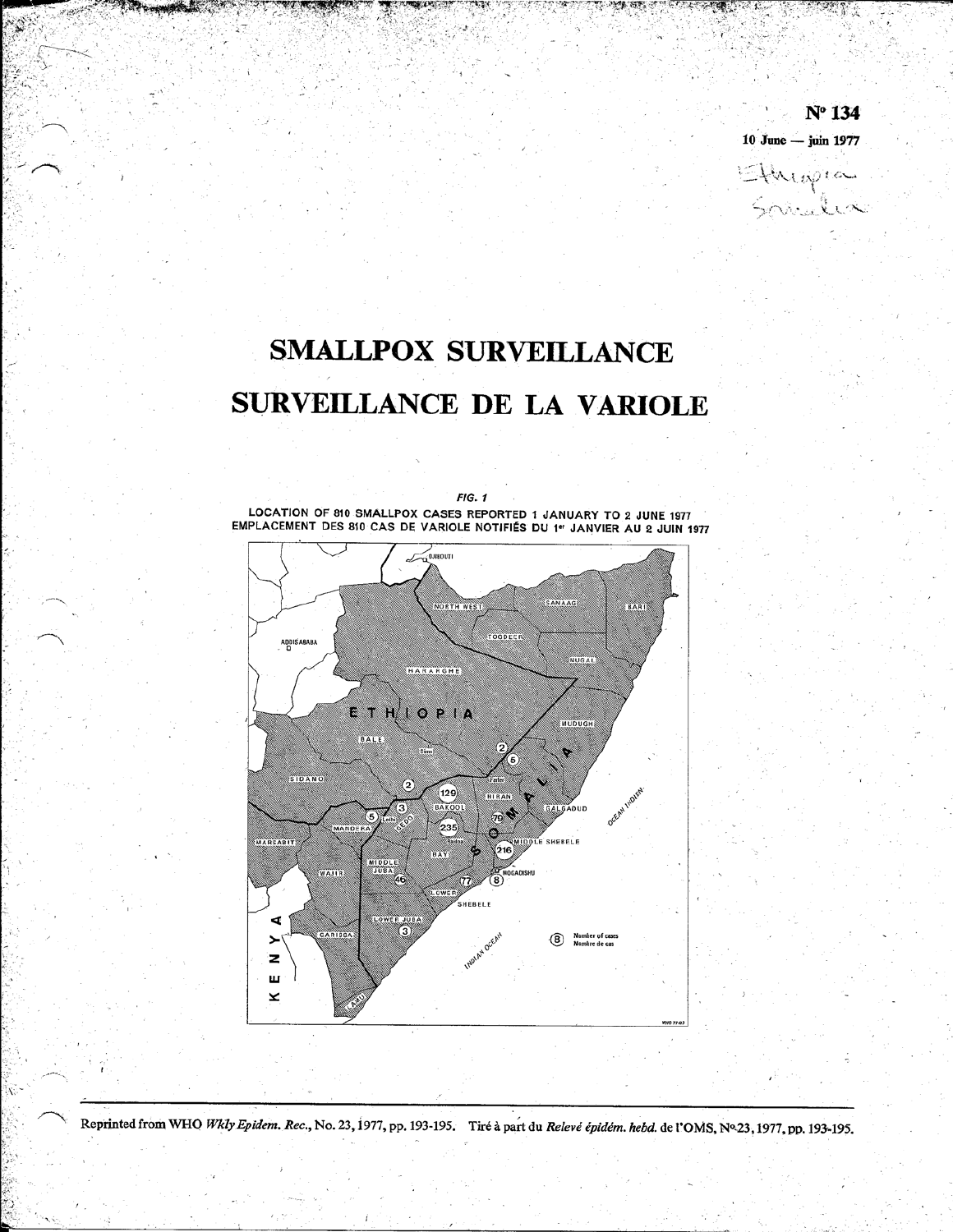As of 7 June, a total of 1064 cases of smallpox have been reported to the Organization from the Ogaden desert area of Ethiopia, Kenya and Somalia in north-east Africa (Table 1) since 1 January  $1977$ 

Au 7 juin, et depuis le 1er janvier 1977, 1064 cas de variole au total ont été notifiés à l'Organisation depuis la zone désertique de l'Ogaden qui, en Afrique du Nord-Est, recouvre une partie de l'Ethiopie, du Kenya et de la Somalie (Tableau 1).

#### TABLE 1. PROVISIONAL NUMBER OF CASES BY WEEK (INCLUDING SUSPECTED AND IMPORTED CASES) REPORTS RECEIVED BY 8 JUNE 1977 TABLEAU 1. NOMBRE PROVISOIRE DE CAS PAR SEMAINE (Y COMPRIS CAS SUSPECTS ET IMPORTÉS)

RAPPORTS RECUS JUSQU'AU 8 JUIN 1977

|                                                   |                      | 1977          |                          |                          |    |               |         |          |          |                |              |                |                         |            |
|---------------------------------------------------|----------------------|---------------|--------------------------|--------------------------|----|---------------|---------|----------|----------|----------------|--------------|----------------|-------------------------|------------|
| COUNTRY - PAYS                                    | 1976<br><b>TOTAL</b> | Jan.<br>Јапу, | Feb.<br>Fév.             | March<br>Mars            |    | April - Avril |         |          |          | May<br>Mai     | June<br>juin | <b>TOTAL</b>   |                         |            |
|                                                   |                      | 14            | $5 - 8$                  | $9 - 13$                 | 14 | 15            | 16      | 17       | 18       | 19             | 20           | 21             | 22                      |            |
| ETHIOPIA - ÉTHIOPIE                               | 915                  |               |                          |                          |    |               |         |          | 9        |                |              |                | ---                     |            |
| KENYA                                             | ---                  |               | 5                        | --                       |    |               |         |          |          |                |              |                |                         |            |
| SOMALIA - SOMALIE                                 | 39                   |               |                          |                          |    |               |         |          |          |                |              |                |                         | 1 050      |
| $Bakool$<br>Bay $\cdots$ $\cdots$                 | 4                    |               |                          | 2<br>Ï                   | 10 | 6             | -<br>12 | 16       | ⊸<br>35  | 35<br>34       | 6<br>63      | 75<br>57       | 30<br>111               | 160<br>345 |
| Galgadud                                          | ∸–                   |               |                          |                          |    |               |         |          |          | $\overline{2}$ |              |                |                         |            |
| $G$ edo<br>Hiran<br><b><i>Charles Alberta</i></b> | وبمصب<br>-           | --            |                          | --                       | -- | --<br>10      | --      | 33       | 8        | $_{II}$        | 10           | $\overline{7}$ | $\overline{\mathbf{z}}$ | $\delta l$ |
| Lower Juba $\ldots$                               | -                    |               |                          | -                        |    |               |         |          |          | -              |              |                | 3                       | o          |
| Lower Shabelli<br>$Middle$ $Juba$ , , , , ,       | -                    |               |                          |                          |    | 4             |         | 11<br>19 | 14<br>11 | 37             | $_{11}$<br>8 | 3              | 59<br>7                 | 136<br>53  |
| Middle Shabelli                                   | -                    |               | $\overline{\phantom{a}}$ | $\overline{\phantom{a}}$ |    | 7             |         |          | 47       | 31             | 72           | 48             | 34                      | 250        |
| Mogadishu.                                        | 34                   | 5             | $\overline{\phantom{a}}$ | --                       |    |               |         |          |          |                |              |                |                         | 9          |
| $TOTAL \ldots \ldots$                             | 954                  | 5             | 5                        | 3                        | 17 | 27            | 20      | 93       | 125      | 155            | 173          | 192            | 249                     | 1 064      |

## Ethiopia

Two outbreaks have been reported from Ethiopia in May, one of two cases in Baled town in Hararghe Region and another of seven cases in Gomeri village in Bale Region. The Baled cases are reported to have been isolated by a Somali team in Abudwak but this has not been confirmed. The first case in Gomeri village dates back to 7 April and the last case to 23 April. The source of infection has not yet been established. Although the clinical diagnosis has not been confirmed, all cases have been considered as smallpox and containment measures have been taken.

#### Kenva

No further cases have been detected since five cases were reported from Mandera in February. However, a report revealed that the source of a suspected outbreak detected in Bulohawa in Gedo Region of Somalia on 23 May was Mandera, Kenya. After investigation by a Kenyan surveillance team, this proved to be chickenpox.

#### Somalia

To date, a total of 1050 cases in 319 outbreaks have been reported since the beginning of the year from the southern ten of the 16 regions in the country (Fig. 1). Of these 319 outbreaks, 257 are considered to be pending, in that it is less than six weeks since the last case had onset of rash.

Of 239 outbreaks reported, 61 (26%) were single case outbreaks and 119 (50%) contained two to five cases. This is indicative of continuing transmission in a scattered desert population.

The dates of onset are available for 418 cases (Fig. 2). Experience in the Ogaden desert in Ethiopia between January and August 1976 showed a peak during April. While a similar pattern of incidence appears to be emerging in Somalia, this will not be confirmed until surveillance teams are fully active throughout the entire country. Currently international assistance provided through<br>WHO includes 24 medical and operations officers and 35 vehicles. Responses to an appeal issued by the Government of Somalia for emergency assistance have enabled 16 of the vehicles provided to be purchased and airlifted to Mogadishu. The recent arrival of additional vehicles, personnel and supplies has enabled thorough search operations to be started in the northern regions and to strengthen activities in the infected southern area where intensive search activities were initiated in mid-March.

#### **Ethiopie**

Deux poussées épidémiques ont été notifiées par l'Ethiopie en mai. l'une de deux cas dans la ville de Baled, province de Hararghe, et l'autre de sept cas dans le village de Gomeri, province de Bale. Les cas de Baled auraient été isolés par une équipe somalienne d'Abudwak, mais cela n'a pas été confirmé. Le premier cas du village de Gomeri remonte au 7 avril, et le dernier au 23 avril. La source d'infection n'a pas encore été identifiée. Bien que le diagnostic clinique n'ait pas été confirmé, tous les cas ont été considérés comme varioliques et des mesures d'endiguement ont été prises.

#### Kenva

Aucun cas n'a été dépisté depuis qu'on en avait signalé cinq à Mandera en février. Toutefois, il a été communiqué que la source d'une épidémie suspecte, dépistée le 23 mai à Bulohawa (région de Gedo, Somalie) était la ville de Mandera au Kenya. L'enquête faite par une équipe de surveillance kényane a montré qu'il s'agissait de varicelle.

### Somalie

A ce jour, 1 050 cas correspondant à 319 poussées ont été notifiés depuis le début de l'année par les dix régions méridionales sur les 16 que compte le pays (Fig. 1). Sur ces 319 flambées, 257 sont considérées comme en suspens, du fait que le dernier cas a présenté son éruption il y a moins de six semaines.

Sur 239 poussées notifiées, 61 (26%) ne comportaient qu'un seul cas, et 119 (50%) entre deux et cinq cas, ce qui est révélateur du maintien de la transmission au sein de populations clairsemées des régions désertiques.

Les dates du début de l'éruption sont connues dans 418 cas (Fig. 2). Dans le désert d'Ogaden, en Ethiopie, on a relevé pour la période de janvier à août 1976 une pointe en avril. Encore que l'incidence paraisse présenter un tableau analogue en Somalie, le fait ne sera confirmé que lorsque les équipes de surveillance seront entrées en pleine activité dans tout le pays. L'aide internationale actuellement fournie par le canal de l'OMS comprend 24 médecins ou responsables des opérations et 35 véhicules. Un appel lancé par le Gouvernement de la Somalie pour une assistance urgente a permis d'acheter et d'acheminer par avion jusqu'à Mogadiscio 16 des véhicules fournis. L'arrivée récente d'un renfort de véhicules, de personnel et de fournitures a permis de lancer des opérations de recherches approfondies dans les régions du nord et de renforcer dans la zone infectée du sud les activités de recherches intensives qui y avaient été lancées à la mi-mars.